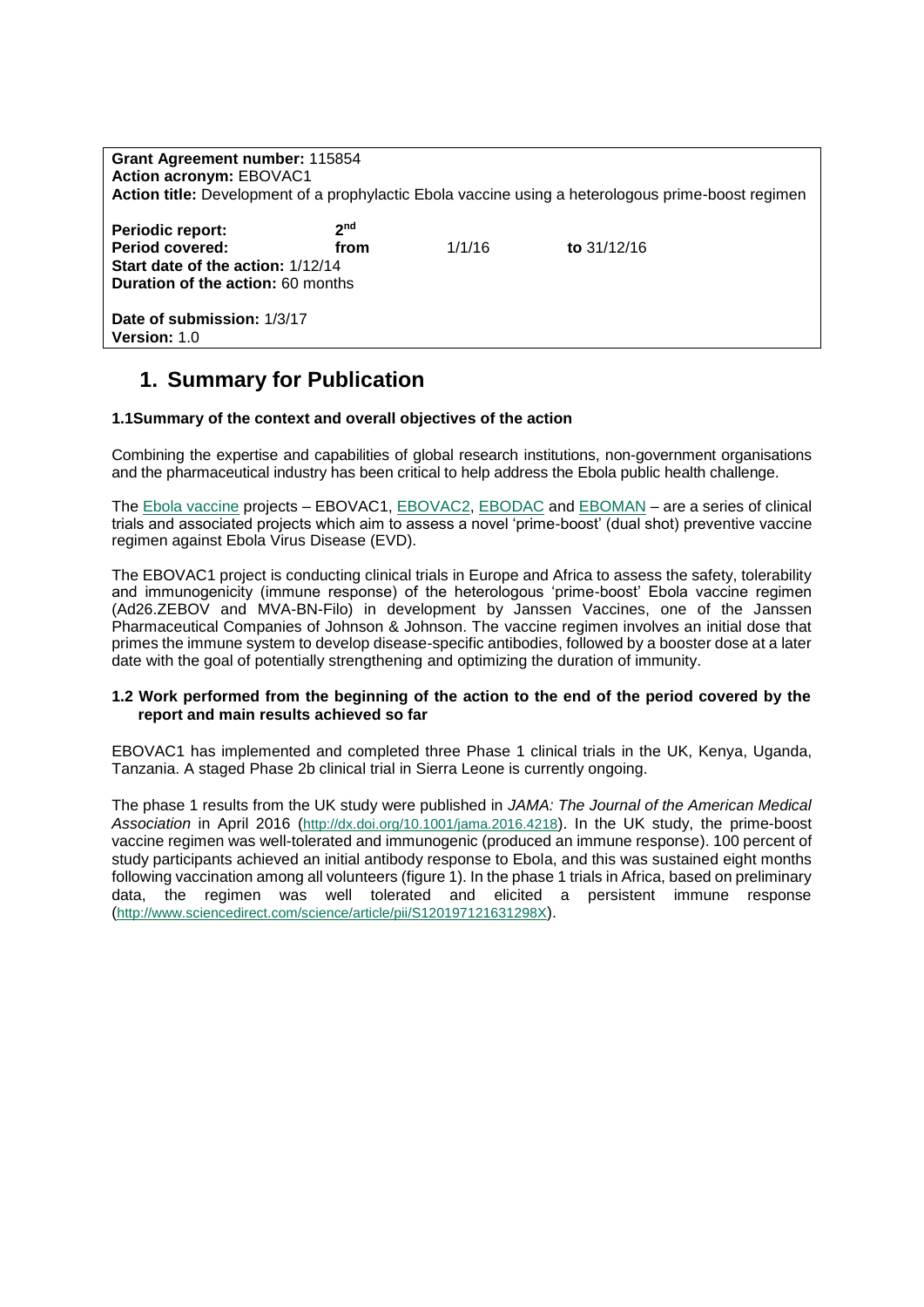

Figure 1: Anti-EBOV GP Binding Antibody Responses (ELISA): Regimen Profiles; Geometric means (with 95% CI); Immunogenicity Analysis Set (Study VAC52150EBL1001)

In September 2016, Janssen completed a submission to the World Health Organization (WHO) for Emergency Use Assessment and Listing (EUAL) for the prime-boost vaccine regimen. The EUAL is a special procedure that can be implemented where there is an outbreak of a disease with high rates of morbidity or mortality and a lack of approved treatment or prevention options. If the WHO grants EUAL this will accelerate the availability of Janssen's investigational vaccine regimen to the international community in the event another Ebola crisis occurs. The phase 1 data generated in EBOVAC1 were included in the EUAL submission.

## **1.3 Progress beyond the state of the art and expected potential impact (including the socioeconomic impact and the wider societal implications of the action so far)**

Although the Ebola crisis in West Africa is over, the risk of a potential new outbreak in this region – or another area such as Central Africa – is real. Such a significant threat requires a long-term commitment, including implementation of surveillance systems, rapid response preparedness and the development and availability of effective vaccines.

EBOVAC1 aims to provide the data to support establishment of the safety and immunogenicity of a novel prime-boost vaccine regimen. If the vaccine regimen is found to be safe and immunogenic, it may be possible – subject to regulatory approval – for it to be licensed for use as a preventive immunisation strategy for health care workers and the general population in countries at risk of future outbreaks of EVD.

The economic costs of the last epidemic in West Africa were very high in the affected countries but also in Europe, where measures had to be taken to prevent importation of cases and also to provide support for the affected countries in Africa. The development of an effective Ebola vaccine which provides sustained protection could have financial benefits for the people of Europe as well as those living in countries at risk of future outbreaks of EVD (UN Development Group, 2015).